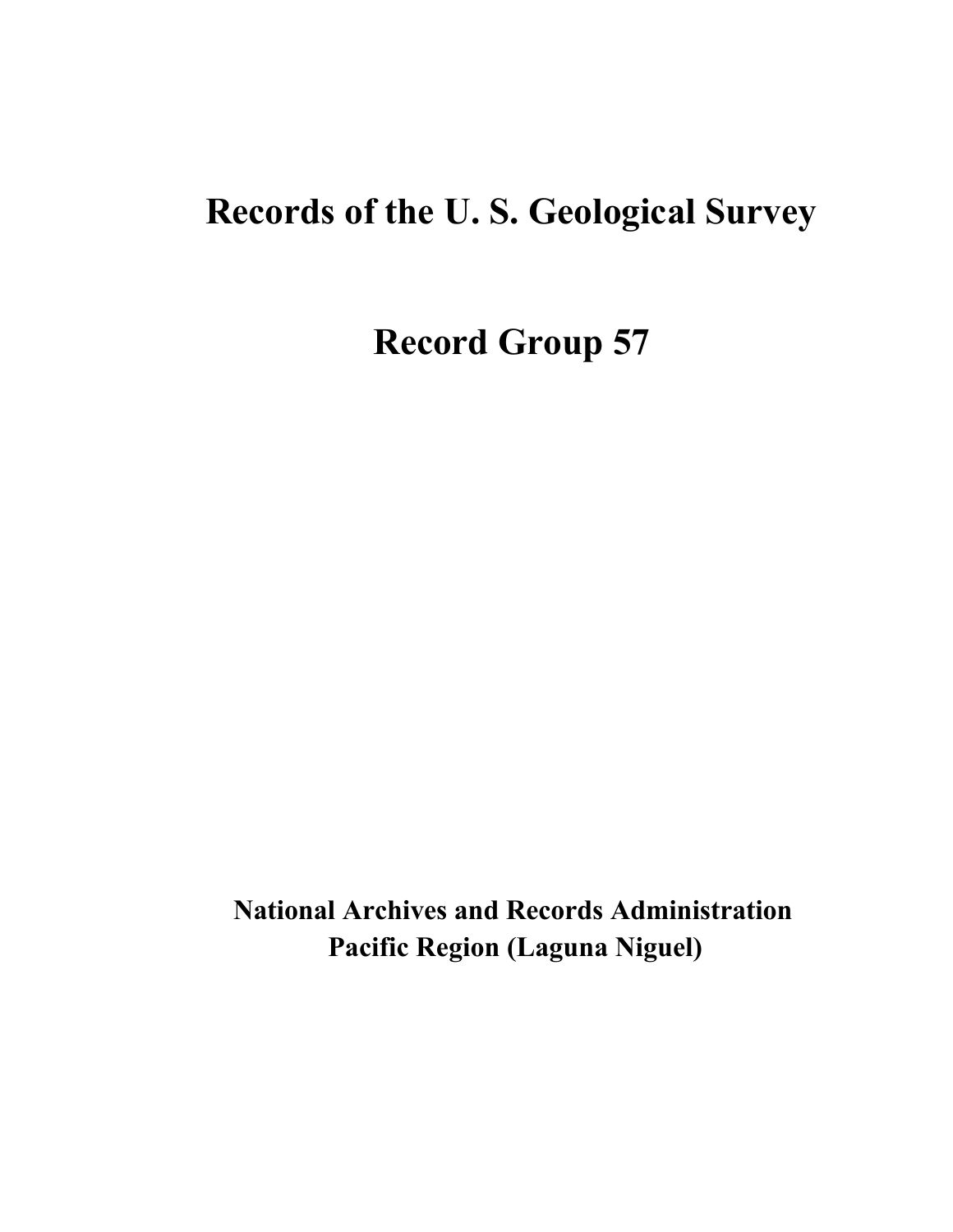### **Records of the U. S. Geological Survey**

#### **Record Group 57**

#### **U.S. Geological Survey**

#### **Records of the Hydrographic Division**

Hydrographic Survey Sheets 1891-1906

#### **Records of the Branch of Astrogeology, Flagstaff, Arizona**

| Mission Files of the Chief Scientist, Harold Masursky      | 1947-1990 |
|------------------------------------------------------------|-----------|
| Mission Files of the Chief Scientist, Dr. Eugene Shoemaker | 1950-1972 |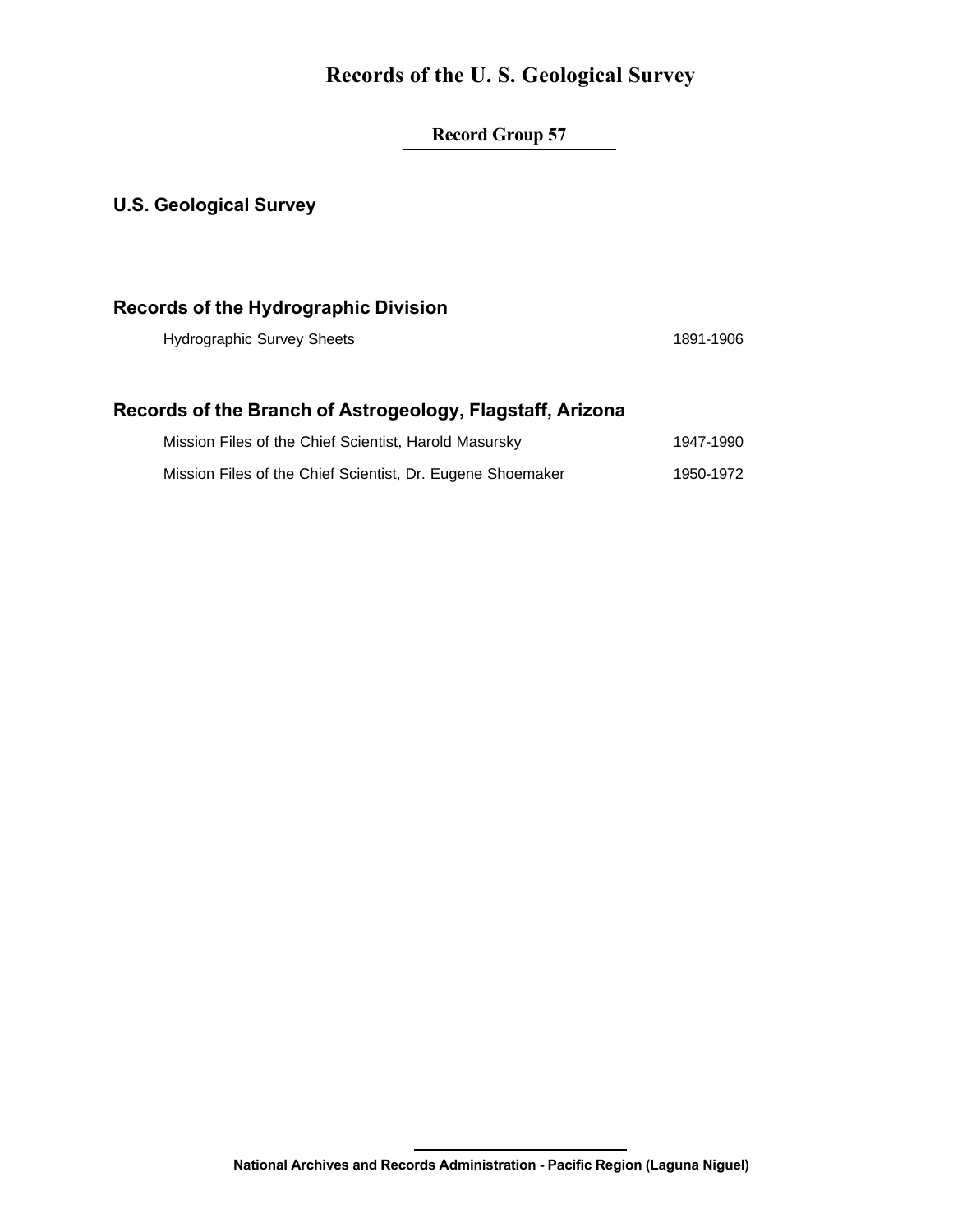## **U.S. Geological Survey**

The Geological Survey was established in the Department of the Interior by an act of March 3, 1879, providing for the "classification of the public lands and the examination of the geological structure, mineral resources, and products of the public domain." An act of September 5, 1962, expanded this authorization to examinations outside the public domain, while topographical mapping and chemical and physical research were authorized by an act of October 2, 1888. The Survey's chief functions are to survey, investigate, and conduct research on the Nation's topography, geology, and mineral and water resources; classify land according to mineral composition and water power resources; furnish engineering supervision for power permits and Federal Power Commission licenses; supervise naval petroleum reserves and mineral leasing operations on public and Indian lands; and disseminate data relating to these activities.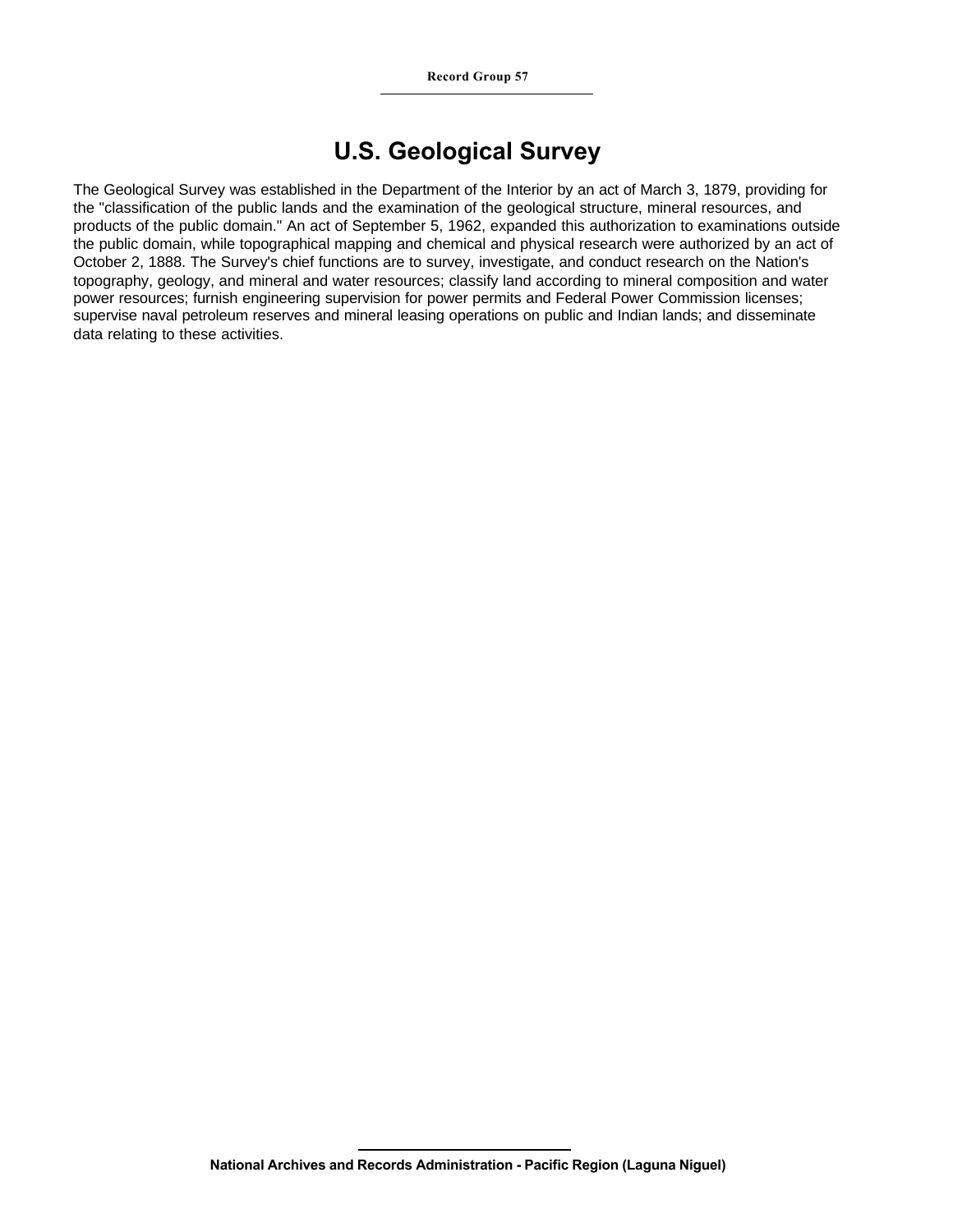**Record Group 57**

## **Records of the Hydrographic Division**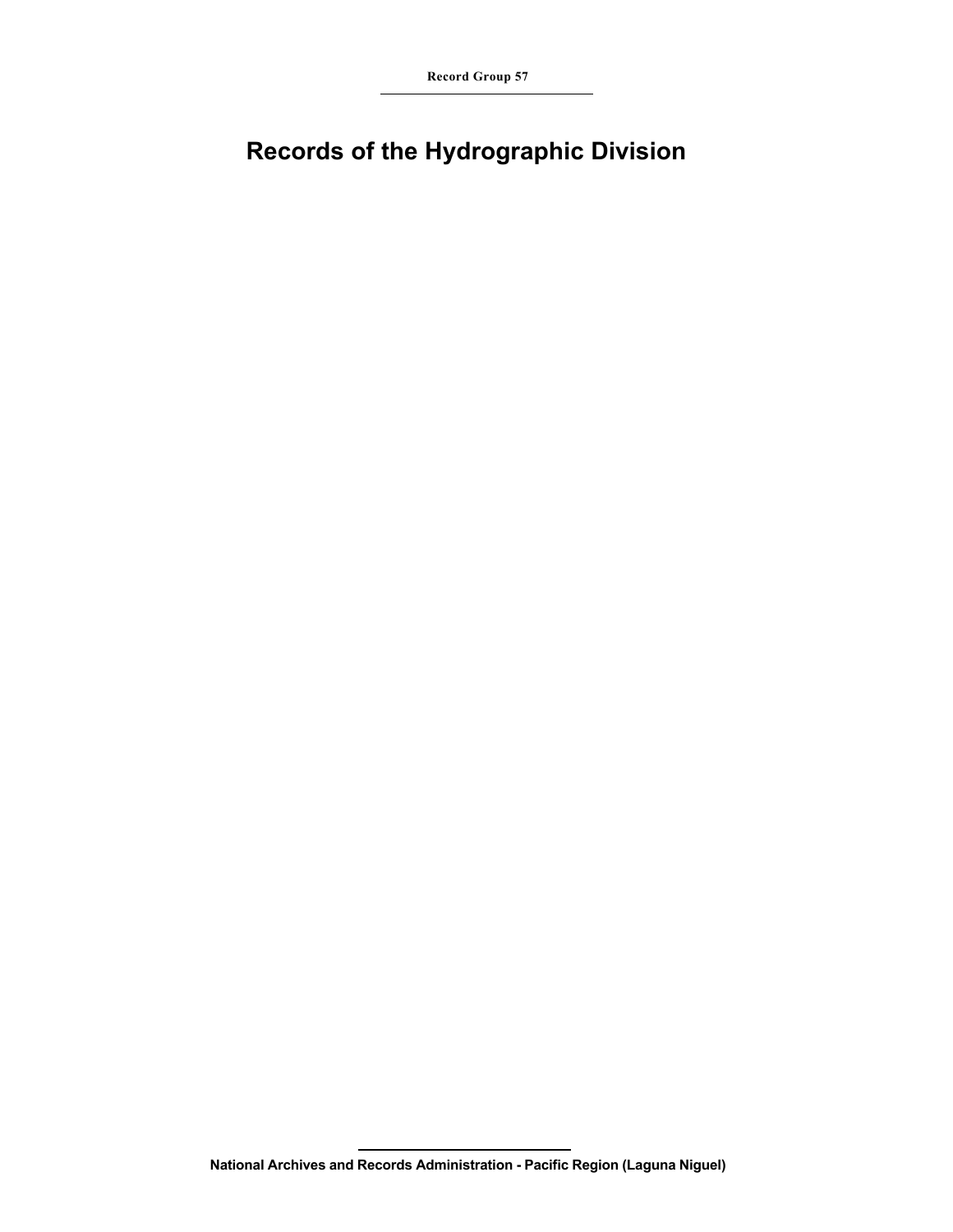#### **Records of the Hydrographic Division**

#### Series: **Hydrographic Survey Sheets, 1891-1906**

Linear Measure: 10 in.

- Arrangement: Arranged alphabetically by Califronia county (Alpine through Yuba), thereunder unarranged.
- Scope Content: Primarily survey sheets of surveys conducted by the United States Geological Survey, but also includes some related correspondence, blueprints, and newspaper clippings. The survey sheets were sent to California landowners to obtain information concerning artesian wells located on their lands. The information supplied by the individuals varied form very brief responses to detailed descriptions of wells, water quality, and water use. Some of the landowners that responded to the surveys were prominent Californians of the 19th century such as J. W. Bixby, A. B. Chapman, and William McFadden.

Access Restrictions: None

Other Restrictions: None

Boxes: 2 (1-2)

Location: A012069-A012070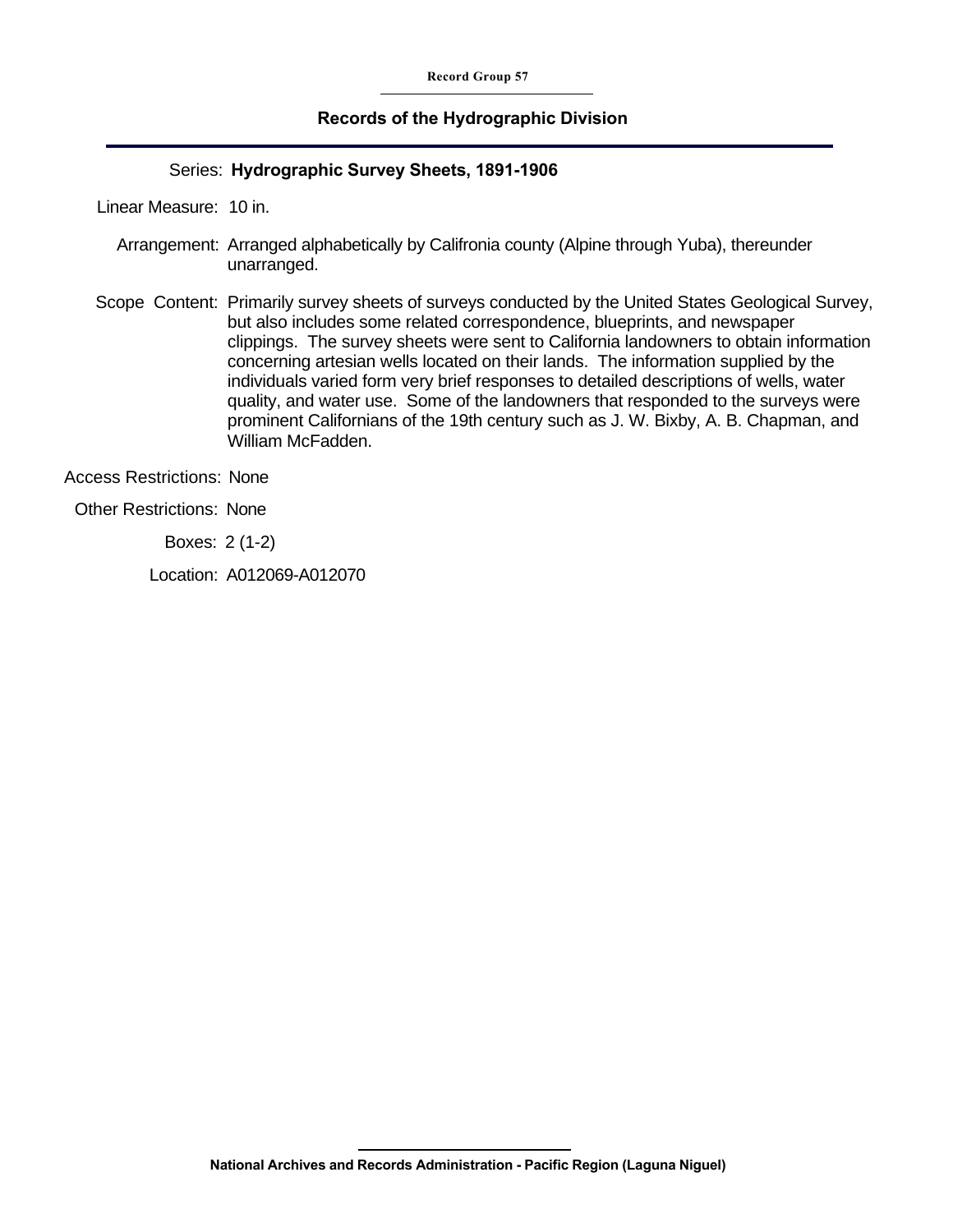## **Records of the Branch of Astrogeology, Flagstaff, Arizona**

The discovery of coesite at Meteor Crater, Arizonia, lead to the creation of the Branch of Astrogeology by the U.S. Geological Survey in 1960. The Branch of Astrogeology was created to support NASA programs for manned and unmanned space flight programs, train astornaughts in pertinent types of field geology and test instruments to be used in lunar explorations.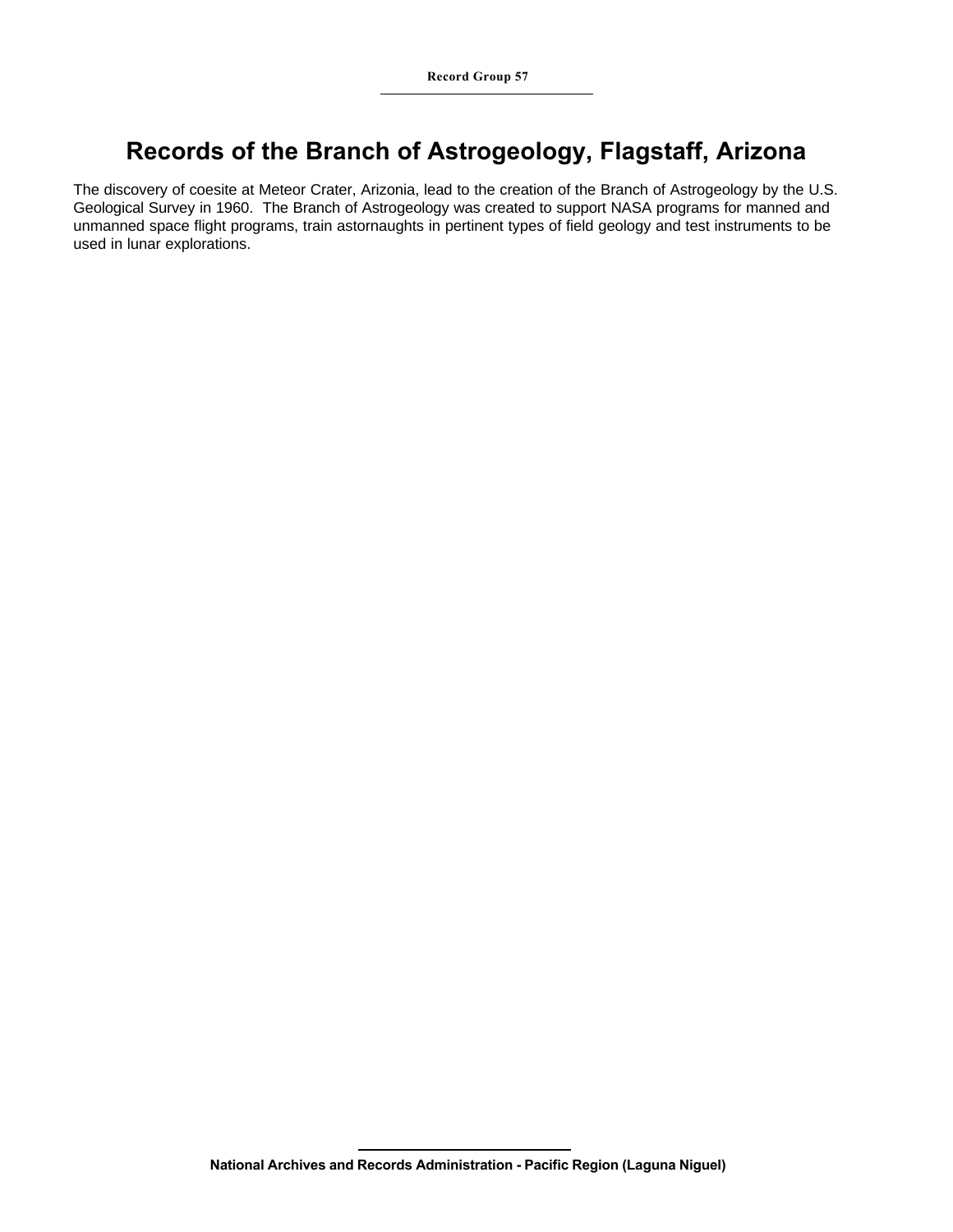#### **Records of the Branch of Astrogeology, Flagstaff, Arizona**

#### Series: **Mission Files of the Chief Scientist, Harold Masursky, 1947-1990**

Linear Measure: 40 ft. 10 in.

- Arrangement: Arranged numerically according to the classification scheme of the U.S. Geological Survey filing manual.
- Scope Content: Records provide information on the participation of the Geological Survey in the U.S. space program. Records document a number of activities performed by the agency in general and by Harold Masursky specifically. As Chief of the Astrogeology Branch and later as Chief Scientist, Dr. Masursky participated in such projects as: Pioneer; Mariner; Apollo; Lunar Orbiter; Galileo, Surveyor; Ranger; SEASAT; Ulysses; and Viking. Included are records of Dr. Masursky's correspondence with NASA, other geologists, and geological organizations.
- Access Restrictions: Access to some records may be denied for reasons of personal privacy, in accordance with the Freedom of Information Act (5 U.S.C. 552 (b)(6)).

#### Other Restrictions: None

Boxes: 98 (1-98)

Location: A350740-A350784